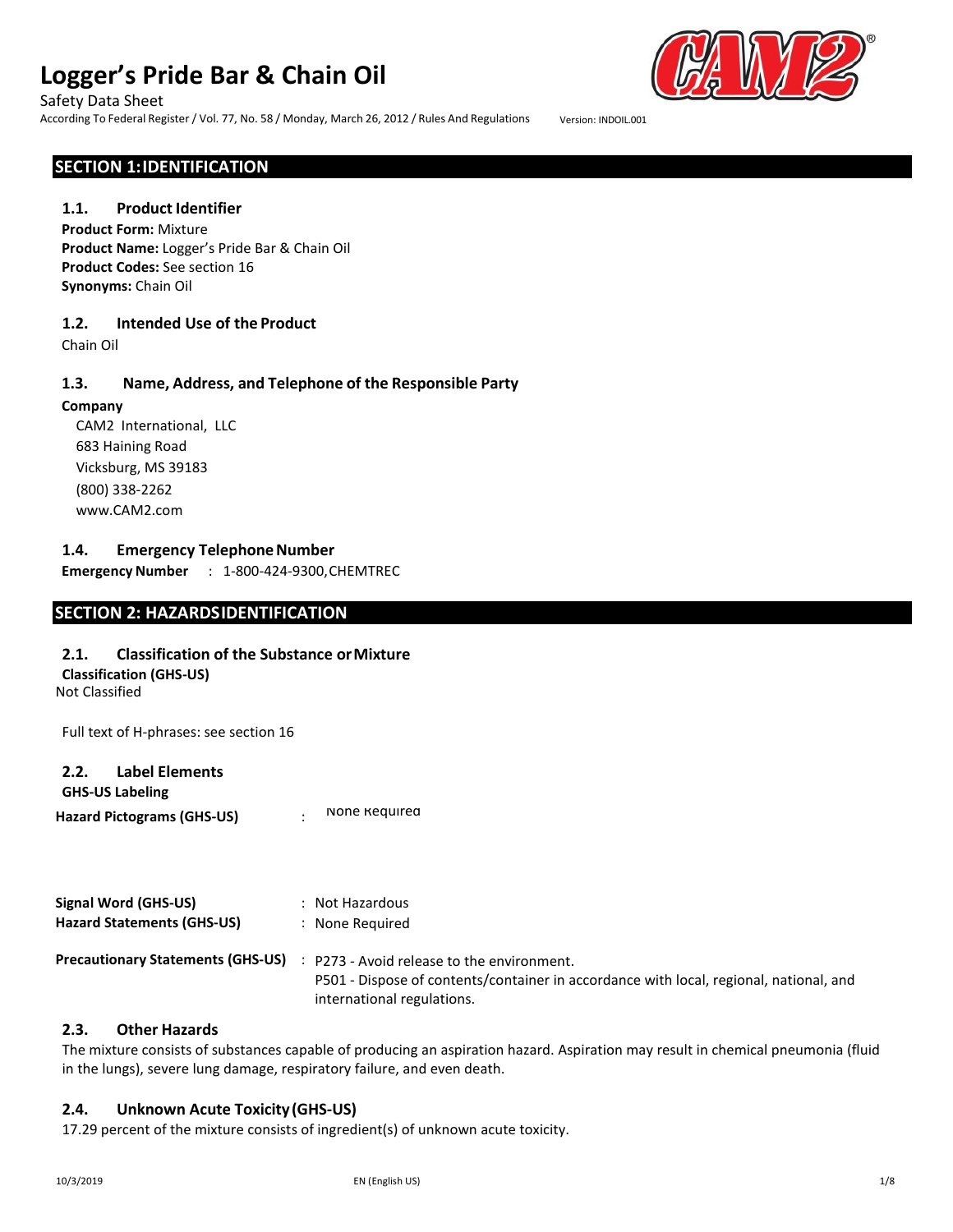Safety Data Sheet

According To Federal Register/ Vol. 77, No. 58 / Monday, March 26, 2012 / Rules And Regulations Version: INDOIL.001

# **SECTION3: COMPOSITION/INFORMATIONONINGREDIENTS**

**3.1. Substances**

Not applicable

#### **3.2. Mixture**

| <b>Name</b>                                                                | <b>Product Identifier</b> | % (w/w)   | <b>Classification (GHS-US)</b> |
|----------------------------------------------------------------------------|---------------------------|-----------|--------------------------------|
| Petroleum distillates, hydrotreated heavy<br>napththenic                   | (CAS No) 64742-52-5       | 10-60     | Not Classified                 |
| Heavy paraffinic, Distillates, petroleum,<br>hydrotreated heavy paraffinic | (CAS No) 64742-54-7       | $10 - 60$ | Not Classified                 |
| <b>Additive Mixture</b>                                                    | Proprietary               | $0 - 1.5$ | Not Classified                 |

\*The specific chemical identity and/or exact percentage of composition have been withheld as a trade secret within the meaning of the OSHA Hazard Communication Standard [29 CFR 1910.1200].

\*More than one of the ranges of concentration prescribed by Controlled Products Regulations has been used where necessary, due to varying composition.

Full text of H-phrases: see section 16

# **SECTION 4: FIRST AIDMEASURES**

### **4.1. Description of First AidMeasures**

**General:** Never give anything by mouth to an unconscious person. If you feel unwell, seek medical advice (show the label if possible). **Inhalation:** Remove to fresh air and keep at rest in a position comfortable for breathing. Obtain medical attention if breathing difficulty persists.

**Skin Contact:** Remove contaminated clothing. Drench affected area with water or soap and water for at least 15 minutes. Wash contaminated clothing before reuse. Obtain medical attention if irritation develops or persists.

**Eye Contact:** Rinse cautiously with water for at least 15 minutes. Remove contact lenses, if present and easy to do. Continue rinsing. Obtain medical attention.

**Ingestion:** Do NOT induce vomiting. Rinse mouth. Immediately call a doctor/physician.

#### **4.2. Most Important Symptoms and Effects Both Acute andDelayed**

**General:** No known significant effects or critical hazards.

**Inhalation:** Overexposure may be irritating to the respiratory system.

**Skin Contact:** Repeated or prolonged skin contact may cause irritation.

**Eye Contact:** Direct contact with the eyes is likely irritating.

**Ingestion:** Ingestion is likely to be harmful or have adverse effects.

**Chronic Symptoms:** No known significant effects or critical hazards.

#### **4.3. Indication of Any Immediate Medical Attention and Special Treatment Needed**

If you feel unwell, seek medical advice (show the label where possible).

# **SECTION5: FIRE-FIGHTING MEASURES**

#### **5.1. Extinguishing Media**

**Suitable Extinguishing Media:** Use extinguishing media appropriate for surrounding fire.

**Unsuitable Extinguishing Media:** Do not use a heavy water stream. Use of heavy stream of water may spread fire.

# **5.2. Special Hazards Arising From the Substance or Mixture**

**Fire Hazard:** Not flammable but will support combustion.

**Explosion Hazard:** Product is not explosive.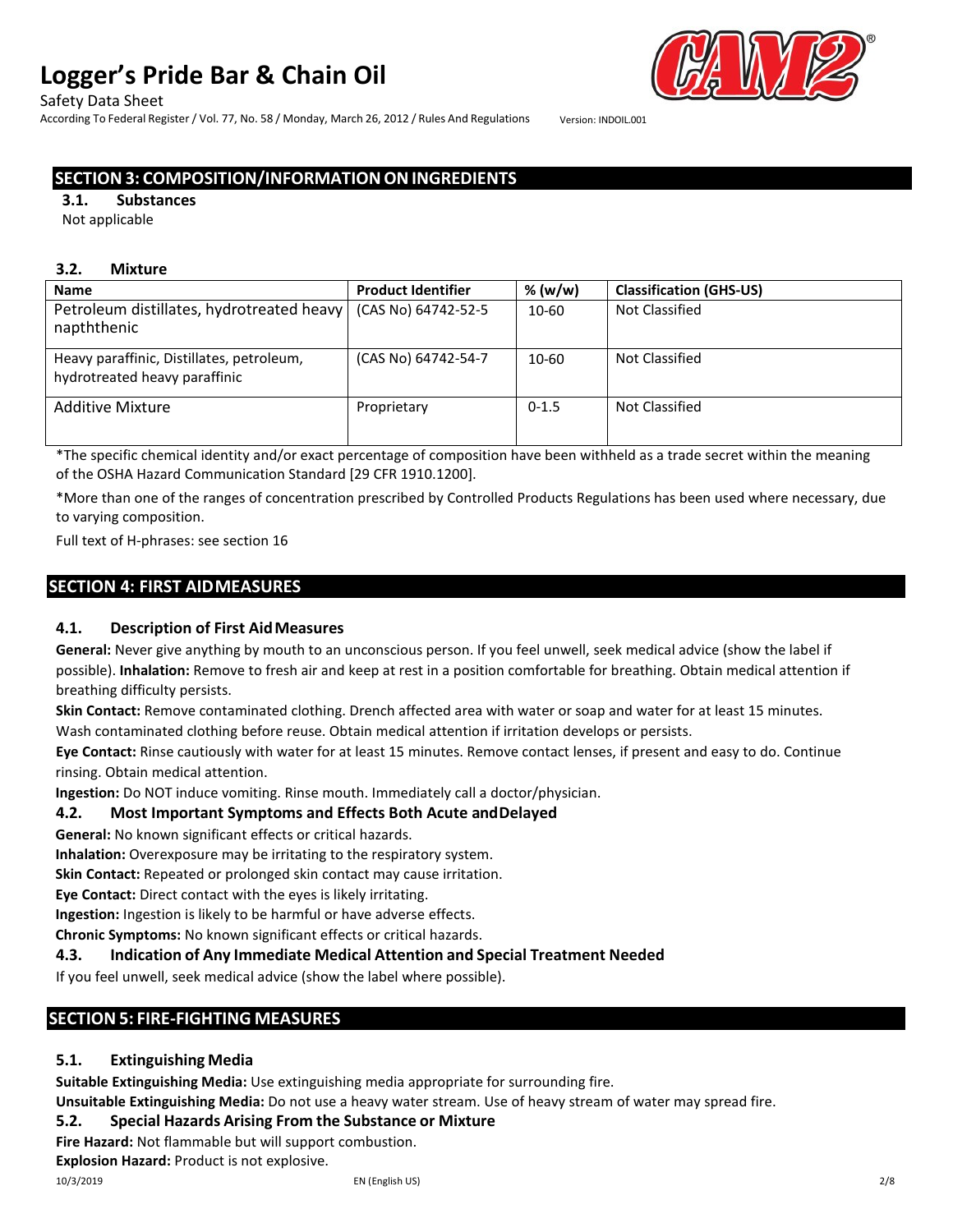#### Safety Data Sheet

According To Federal Register/ Vol. 77, No. 58 / Monday, March 26, 2012 / Rules And Regulations Version: INDOIL.001 **Reactivity:** Hazardous reactions will not occur under normal conditions.

# **5.3. Advice for Firefighters**

**Precautionary Measures Fire:** Exercise caution when fighting any chemical fire. Under fire conditions, hazardous fumes will be present.

**Firefighting Instructions:** Use water spray or fog for cooling exposed containers.

**Protection During Firefighting:** Do not enter fire area without proper protective equipment, including respiratory protection. **Hazardous Combustion Products**: Under fire conditions, may produce fumes, smoke, oxides of carbon and hydrocarbons.

**Other Information:** Refer to Section 9 for flammability properties.

#### **Reference to Other Sections**

Refer to section 9 for flammability properties.

# **SECTION 6: ACCIDENTAL RELEASE MEASURES**

#### **6.1. Personal Precautions, Protective Equipment and Emergency Procedures**

**General Measures:** Avoid all contact with skin, eyes, or clothing. Avoid breathing (vapor, mist, spray).

#### **6.1.1. For Non-EmergencyPersonnel**

**Protective Equipment:** Use appropriate personal protection equipment (PPE).

**Emergency Procedures:** Evacuate unnecessary personnel.

#### **6.1.2. For Emergency Personnel**

**Protective Equipment:** Equip cleanup crew with proper protection.

**Emergency Procedures:** Stop leak if safe to do so. Eliminate ignition sources. Ventilate area.

#### **6.2. Environmental Precautions**

Prevent entry to sewers and public waters. Notify authorities if liquid enters sewers or public waters.

#### **6.3. Methods andMaterial for Containment and Cleaning Up**

**For Containment:** Contain any spills with dikes or absorbents to prevent migration and entry into sewers or streams. **Methodsfor Cleaning Up:** Clean up spillsimmediately and dispose of waste safely. Spills should be contained with mechanical barriers. Transferspilled material to a suitable container for disposal. Contact competent authorities after a spill.

#### **6.4. Reference to Other Sections**

See Heading 8. Exposure controls and personal protection. For further information refer to section 13.

# **SECTION 7: HANDLING ANDSTORAGE**

#### **7.1. Precautions for SafeHandling**

**Additional Hazards When Processed:** Any proposed use of this product in elevated-temperature processes should be thoroughly evaluated to assure that safe operating conditions are established and maintained. Practice good housekeeping - spillage can be slippery on smooth surface either wet or dry.

**Hygiene Measures:** Handle in accordance with good industrial hygiene and safety procedures. Wash hands and other exposed areas with mild soap and water before eating, drinking or smoking and when leaving work.

#### **7.2. Conditionsfor Safe Storage, Including Any Incompatibilities**

**Technical Measures:** Comply with applicable regulations.

**Storage Conditions:** Store in a dry, cool and well-ventilated place. Keep container closed when not in use. Keep/Store away from direct sunlight, extremely high or low temperatures and incompatible materials.

**Incompatible Materials:** Strong acids, strong bases, strong oxidizers.

#### **7.3. Specific EndUse(s)**

Chain Oil.

### **SECTION8: EXPOSURE CONTROLS/PERSONAL PROTECTION**

#### **8.1. Control Parameters**

For substances listed in section 3 that are not listed here, there are no established Exposure limits from the manufacturer, supplier, importer, or the appropriate advisory agency including: ACGIH (TLV), NIOSH (REL), OSHA (PEL), Canadian provincial governments, or the Mexican government.

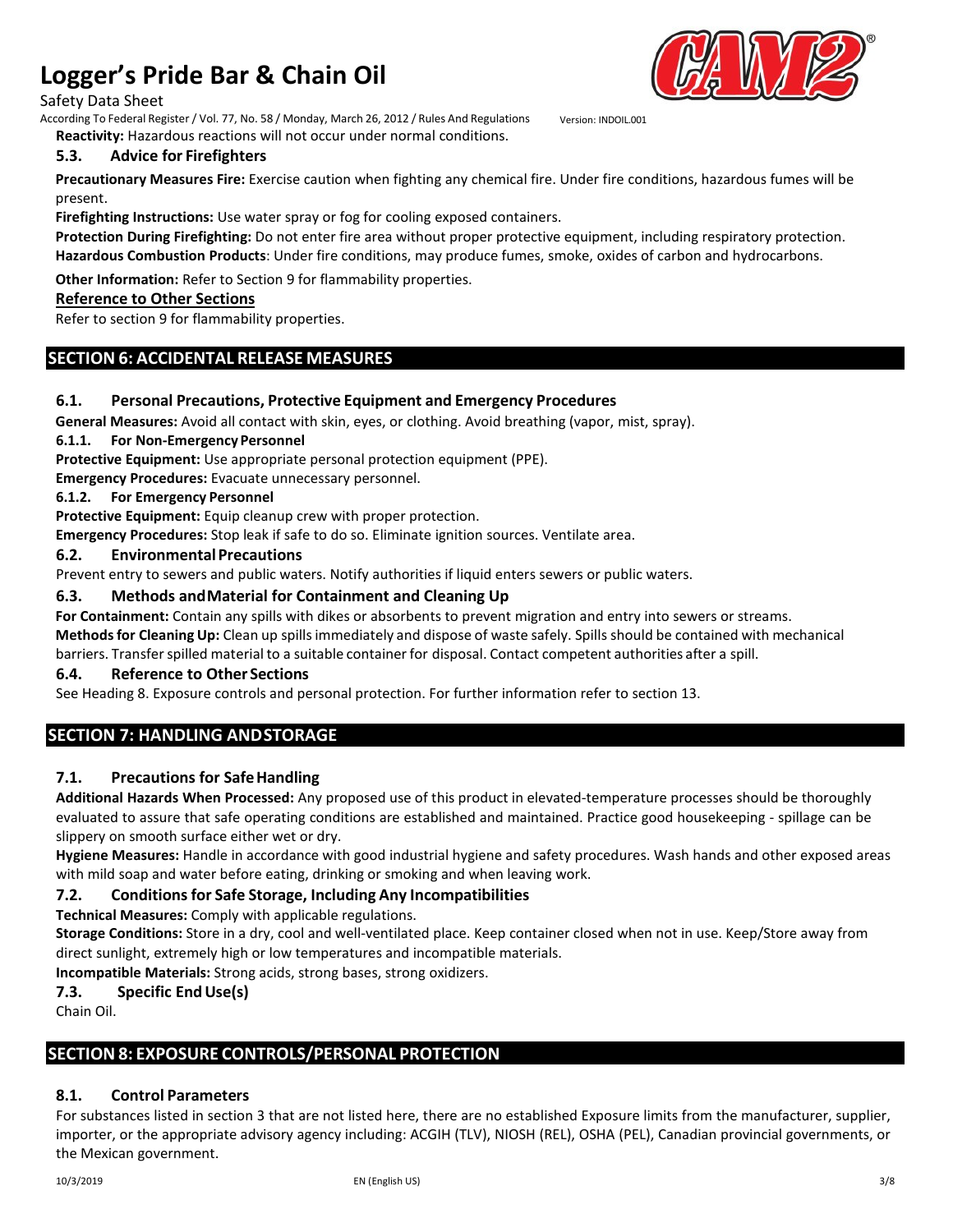Safety Data Sheet

According To Federal Register/ Vol. 77, No. 58 / Monday, March 26, 2012 / Rules And Regulations Version: INDOIL.001





**Appropriate Engineering Controls:** Ensure adequate ventilation, especially in confined areas. Emergency eye wash fountains and safety showers should be available in the immediate vicinity of any potential exposure. Ensure all national/local regulations are observed.

**Personal Protective Equipment:** Protective goggles. Gloves.



**Materials for Protective Clothing:** Chemically resistant materials and fabrics.

**Hand Protection:** Wear chemically resistant protective gloves.

**Eye Protection:** Chemical goggles or safety glasses.

**Skin and Body Protection:** Wear suitable protective clothing.

**Respiratory Protection:** Use a NIOSH-approved respirator or self-contained breathing apparatus whenever exposure may exceed established Occupational Exposure Limits.

**Environmental Exposure Controls:** Do not allow the product to be released into the environment.

**Consumer Exposure Controls:** Do not eat, drink or smoke during use.

# **SECTION 9: PHYSICAL AND CHEMICAL PROPERTIES**

### **9.1. Information on Basic Physical and Chemical Properties**

| Amber<br>Slight Hydrocarbon<br>Not available<br>Not applicable<br>Not available<br>Not available<br>Not available<br>228C / 442.4F<br>Not available<br>Not available<br>Not available<br>Not available<br>Not available<br>Not available<br>Not available<br>Not available<br>0.85<br>Negligible<br>Not available<br>110-150 cSt<br>Not available | <b>Physical State</b>                                    | Liquid                   |
|---------------------------------------------------------------------------------------------------------------------------------------------------------------------------------------------------------------------------------------------------------------------------------------------------------------------------------------------------|----------------------------------------------------------|--------------------------|
|                                                                                                                                                                                                                                                                                                                                                   | Appearance                                               |                          |
|                                                                                                                                                                                                                                                                                                                                                   | Odor                                                     |                          |
|                                                                                                                                                                                                                                                                                                                                                   | <b>Odor Threshold</b>                                    |                          |
|                                                                                                                                                                                                                                                                                                                                                   | рH                                                       |                          |
|                                                                                                                                                                                                                                                                                                                                                   | <b>Evaporation Rate</b>                                  |                          |
|                                                                                                                                                                                                                                                                                                                                                   | <b>Melting Point</b>                                     |                          |
|                                                                                                                                                                                                                                                                                                                                                   | <b>Boiling Point</b>                                     |                          |
|                                                                                                                                                                                                                                                                                                                                                   | <b>Flash Point</b>                                       |                          |
|                                                                                                                                                                                                                                                                                                                                                   | <b>Auto-ignition Temperature</b>                         |                          |
|                                                                                                                                                                                                                                                                                                                                                   | <b>Decomposition Temperature</b>                         |                          |
|                                                                                                                                                                                                                                                                                                                                                   | Flammability (solid, gas)                                |                          |
|                                                                                                                                                                                                                                                                                                                                                   | <b>Lower Flammable Limit</b>                             |                          |
|                                                                                                                                                                                                                                                                                                                                                   | <b>Upper Flammable Limit</b>                             |                          |
|                                                                                                                                                                                                                                                                                                                                                   | <b>Vapor Pressure</b>                                    |                          |
|                                                                                                                                                                                                                                                                                                                                                   | Relative Vapor Density at 20 °C                          |                          |
|                                                                                                                                                                                                                                                                                                                                                   | <b>Relative Density</b>                                  |                          |
|                                                                                                                                                                                                                                                                                                                                                   | <b>Specific Gravity</b>                                  |                          |
|                                                                                                                                                                                                                                                                                                                                                   | Solubility                                               |                          |
|                                                                                                                                                                                                                                                                                                                                                   | <b>Partition Coefficient: N-Octanol/Water</b>            |                          |
|                                                                                                                                                                                                                                                                                                                                                   | <b>Viscosity</b>                                         |                          |
|                                                                                                                                                                                                                                                                                                                                                   | <b>Viscosity, Kinematic</b>                              |                          |
|                                                                                                                                                                                                                                                                                                                                                   | <b>Explosive Properties</b>                              | Product is not explosive |
| Not expected to present an explosion hazard due to mechanical impact<br>$\ddot{\phantom{0}}$                                                                                                                                                                                                                                                      | <b>Explosion Data - Sensitivity to Mechanical Impact</b> |                          |
| Not expected to present an explosion hazard due to static discharge                                                                                                                                                                                                                                                                               | <b>Explosion Data - Sensitivity to Static Discharge</b>  |                          |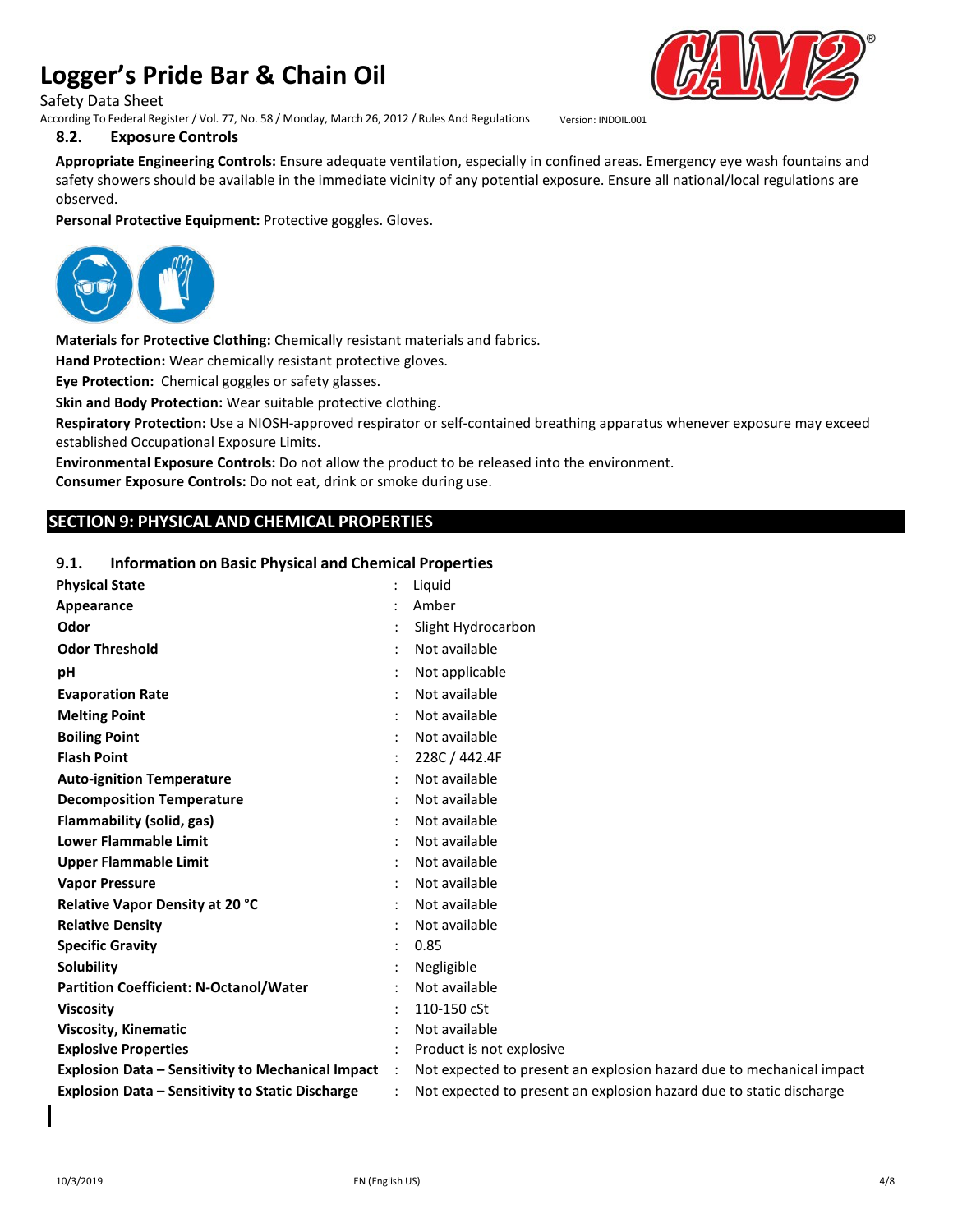Safety Data Sheet

According To Federal Register/ Vol. 77, No. 58 / Monday, March 26, 2012 / Rules And Regulations Version: INDOIL.001



# **SECTION 10: STABILITY AND REACTIVITY**

- **10.1. Reactivity:** Hazardous reactions will not occur under normal conditions.
- **10.2. Chemical Stability:** Stable under recommended handling and storage conditions(see section 7).
- **10.3. Possibility of Hazardous Reactions:** Hazardous polymerization will not occur.
- 10.4. Conditions to Avoid: Direct sunlight, extremely high or low temperatures, heat, hot surfaces, sparks, open flames,
- incompatible materials, and other ignition sources.
- **10.5. Incompatible Materials:** Strong acids, strong bases, strong oxidizers.
- **10.6. Hazardous Decomposition Products:** No decompositionexpectedundernormaluse and storageconditions.

### **SECTION11: TOXICOLOGICAL INFORMATION**

#### **11.1. Information on Toxicological Effects -Product**

**Acute Toxicity:** Not classified

**LD50 and LC50 Data:** Not available

**Skin Corrosion/Irritation:** Not classified

**Eye Damage/Irritation:** Not classified

**Respiratory or Skin Sensitization:** Not classified

**Germ Cell Mutagenicity:** Not classified

**Teratogenicity:** Not classified

**Carcinogenicity:** Not classified

**Specific Target Organ Toxicity (Repeated Exposure):** Not classified

**Reproductive Toxicity:** Not classified

**Specific Target Organ Toxicity (Single Exposure):** Not classified

**Aspiration Hazard:** Not classified

**Symptoms/Injuries After Inhalation:** Overexposure may be irritating to the respiratory system.

**Symptoms/Injuries After Skin Contact:** Repeated or prolonged skin contact may cause irritation.

**Symptoms/Injuries After Eye Contact:** Direct contact with the eyes is likely irritating.

**Symptoms/Injuries After Ingestion:** Ingestion is likely to be harmful or have adverse gastrointestinal effects. **Chronic Symptoms:** Not Classified

### **11.2. Information on Toxicological Effects -Ingredient(s)**

**LD50 and LC50 Data:**

| Petroleum distillates, hydrotreated heavy napththenic (64741-52-5) |                                  |  |
|--------------------------------------------------------------------|----------------------------------|--|
| LD50 Oral Rat                                                      | > 5000 mg/kg                     |  |
| <b>LD50 Dermal Rabbit</b>                                          | > 5000 mg/kg                     |  |
| <b>LD50 Inhalation Rat</b>                                         | > 5 mg/l (exposure time 4 hours) |  |
| Petroleum distillates, solvent dewaxed (64742-65-0)                |                                  |  |
| LD50 Oral Rat                                                      | > 5000 mg/kg                     |  |
| <b>LD50 Dermal Rabbit</b>                                          | $>$ 5 g/kg                       |  |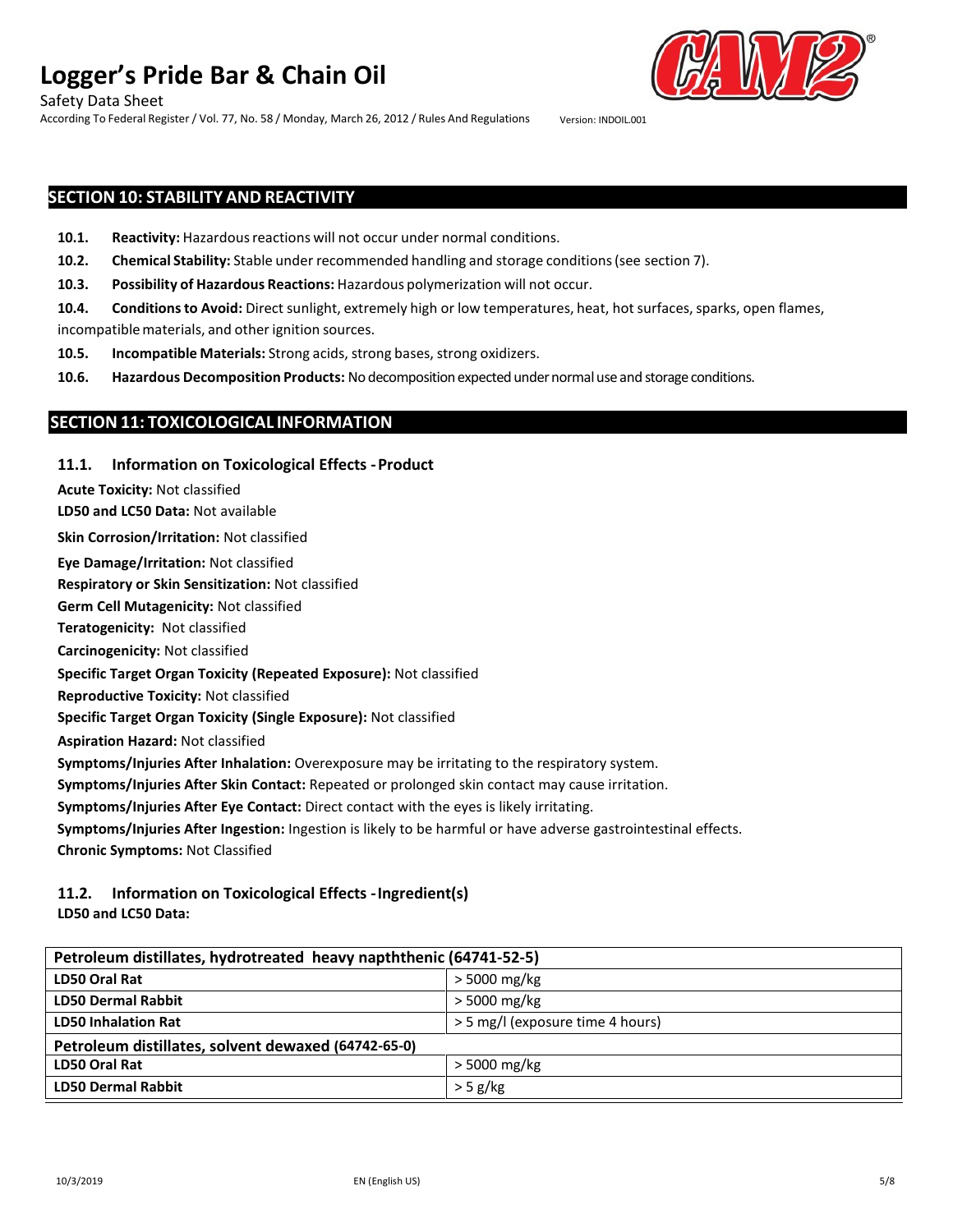#### Safety Data Sheet

According To Federal Register/ Vol. 77, No. 58 / Monday, March 26, 2012 / Rules And Regulations Version: INDOIL.001

# **SECTION12: ECOLOGICAL INFORMATION**

#### **12.1. Toxicity**

**Ecology - General:** Toxic to aquatic life.

| Distillates, petroleum, hydrotreated heavy paraffinic (64742-54-7) |                                                                 |  |
|--------------------------------------------------------------------|-----------------------------------------------------------------|--|
| LC50 Fish 1                                                        | >5000 mg/l (Exposure time: 96 h - Species: Oncorhynchus mykiss) |  |
| EC50 Daphnia 1                                                     | >1000 mg/l (Exposure time: 48 h - Species: Daphnia magna)       |  |

#### **12.2. Persistence andDegradability**

Not available

#### **12.3. Bioaccumulative Potential**

Not available

#### **12.4. Mobility in Soil**

Not available

### **12.5. Other Adverse Effects**

**Other Information:** Avoid release to the environment.

# **SECTION13: DISPOSAL CONSIDERATIONS**

#### **13.1. Waste treatment methods**

**Sewage Disposal Recommendations:** Do not empty into drains; dispose of this material and its container in a safe way. Do not empty into drains. Do not dispose of waste into sewer.

**Waste Disposal Recommendations:** Dispose of waste material in accordance with all local, regional, national, provincial, territorial and international regulations.

#### **SECTION 14:TRANSPORT INFORMATION**

**14.1. In Accordance with DOT** Not regulated for transport

**14.2. In Accordance with IMDG** Not regulated for transport

**14.3. In Accordance with IATA** Not regulated for transport

**14.4. In Accordance with TDG** Not regulated for transport

# **SECTION15: REGULATORY INFORMATION**

### **15.1. US Federal Regulations**

| <b>SARA Section 311/312 Hazard Classes</b>                                | Not Classified |
|---------------------------------------------------------------------------|----------------|
| Distillates, petroleum, hydrotreated heavy paraffinic (64742-54-7)        |                |
| Listed on the United States TSCA (Toxic Substances Control Act) inventory |                |

### **15.2. US State Regulations**

**US. Massachusetts RTK** - Substance List

Not Listed

**US. New Jersey Worker and Community Right-to-Know Act**

Not listed.

**US. Pennsylvania Worker and Community Right-to-Know Law**

Not listed.

#### **US. Rhode Island RTK**

Not regulated.

#### **US. California Proposition 65**

California Safe Drinking Water and Toxic Enforcement Act of 1986 (Proposition 65): This material is not known to contain any chemicals currently listed as carcinogens or reproductive toxins.